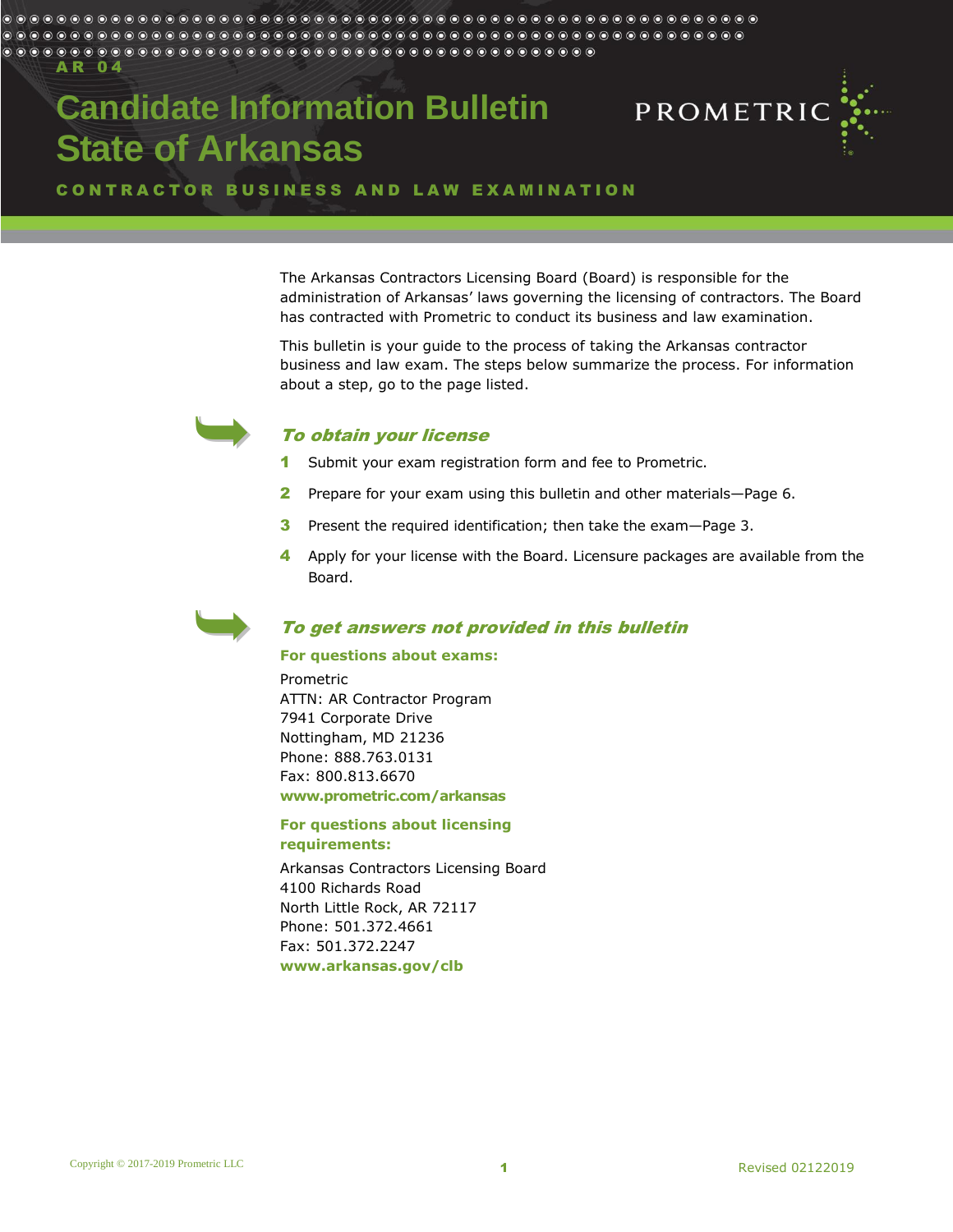

| <b>Registering For</b> | Before you can take an exam, you must complete the following steps:                                                                                                                                                                                                                                                                                                                                                                                                                    |
|------------------------|----------------------------------------------------------------------------------------------------------------------------------------------------------------------------------------------------------------------------------------------------------------------------------------------------------------------------------------------------------------------------------------------------------------------------------------------------------------------------------------|
| an Exam                | 1<br>Register for your exam.                                                                                                                                                                                                                                                                                                                                                                                                                                                           |
|                        | Pay the exam fee using Visa or MasterCard.<br>2                                                                                                                                                                                                                                                                                                                                                                                                                                        |
|                        | 3.<br>Schedule an appointment to take your exam.                                                                                                                                                                                                                                                                                                                                                                                                                                       |
|                        | You are encouraged to complete all three steps at one time using Prometric's<br>Internet registration and scheduling system. Registration and scheduling are also<br>available by phone.                                                                                                                                                                                                                                                                                               |
|                        | <b>Online registration and scheduling</b><br>Register and schedule your exam online at any time by accessing Prometric's<br>Internet Registration Service at www.prometric.com/arkansas/construction.<br>Before going online to register, be prepared to provide the information listed<br>on the Exam Registration Information form on Page 8.                                                                                                                                        |
|                        | <b>Registering and scheduling by phone</b><br>You may register for your exam by calling 888.763.0131 between 7 a.m. and<br>7 p.m. (Central time), Monday through Friday, and paying the exam fee (\$80)<br>with a Visa or MasterCard; or a check can be drafted from your checking account.<br>The exam fee is nonrefundable and nontransferable. Before calling to register,<br>be prepared to provide the information listed on the Exam Registration<br>Information form on Page 8. |
|                        | <b>Confirmation number</b><br>At the end of the scheduling process, you will be given a number confirming your<br>appointment. Record and keep this confirmation number. You must provide this<br>number at the test center or you will not be allowed to test.                                                                                                                                                                                                                        |
|                        | <b>Test centers</b><br>Your exam will be given by computer at a Prometric test center. You may test at<br>any Prometric test center in the United States. A complete list of test centers is<br>available at www.prometric.com/arkansas.                                                                                                                                                                                                                                               |
|                        | <b>Rescheduling an exam</b><br>To reschedule or cancel an exam at no additional charge, please contact Prometric<br>no later than noon 2 business days before the scheduled exam appointment. If<br>you need to reschedule within 2 business days of your appointment, you will be<br>charged \$40. Failing to reschedule within the allowed timeframe will result in<br>forfeiture of exam fees if you do not appear for your exam.                                                   |
| <b>Special Testing</b> | ADA accommodation. If you require testing accommodations under the                                                                                                                                                                                                                                                                                                                                                                                                                     |
| <b>Considerations</b>  | Americans with Disabilities Act (ADA), please call Prometric at 888.226.9406 to<br>obtain an accommodation request form. Reasonable testing accommodations are<br>provided to allow candidates with documented disabilities recognized under the<br>ADA an opportunity to demonstrate their skills and knowledge.                                                                                                                                                                      |
|                        | Submit professional documentation of your disability with your form to help us<br>determine the necessary testing arrangements. Thirty days' advance notice is<br>required for all special testing arrangements. There is no additional charge for<br>these accommodations.                                                                                                                                                                                                            |
|                        | <b>ESL note.</b> If English is your second language, please note that a language barrier<br>is not considered a disability.                                                                                                                                                                                                                                                                                                                                                            |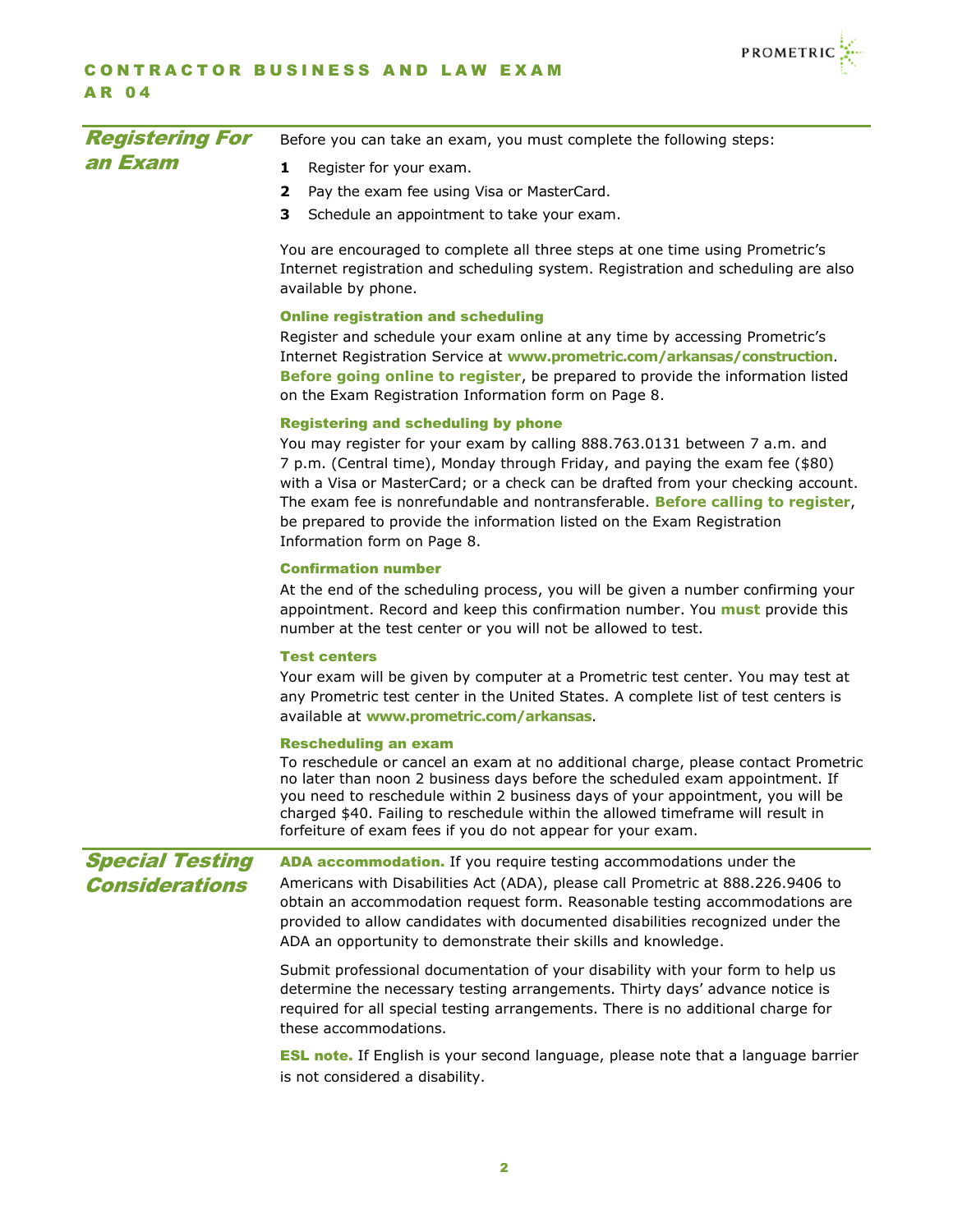

# CONTRACTOR BUSINESS AND LAW EXAM A R 0 4

| <b>Preparing For</b><br><b>Your Exam</b> | Preparing can help you pass your exam and possibly save time and money needed<br>to take it again.                                                                                                                                                             |
|------------------------------------------|----------------------------------------------------------------------------------------------------------------------------------------------------------------------------------------------------------------------------------------------------------------|
|                                          | The exam is in an open-book, multiple-choice format. You can use the content<br>outline in this bulletin (beginning on Page 6) to prepare for your exam.                                                                                                       |
|                                          | <b>Note</b> Do not schedule your exam until you are familiar with all subject areas in<br>the content outline.                                                                                                                                                 |
|                                          | Online practice exam. To help alleviate anxiety, Prometric has prepared a<br>business and law practice exam. The practice exam is available at<br>www.prometric.com/arkansas/construction. It was created using the same<br>question types as the actual exam. |
|                                          | During the practice exam, you will get immediate feedback to correct and incorrect<br>responses as well as overall feedback at the end of the session. You may even<br>print out the final practice exam results to help you with further test preparation.    |
|                                          | The fee for the practice exam is \$30 and is payable online at the time you<br>purchase the practice exam.                                                                                                                                                     |
|                                          | <b>Sample questions.</b> A list of the type of questions that may be included in the<br>exams can be found on Page 6.                                                                                                                                          |
| <b>What to Bring</b><br>on Exam Day      | You should arrive at the test center at least 30 minutes before your scheduled<br>appointment. This allows time for you to sign in and for Prometric staff to<br>complete the admission procedures required before your test begins.                           |
|                                          | Bring all the following items with you to your exam appointment:                                                                                                                                                                                               |
|                                          | • Your appointment confirmation number from Prometric.                                                                                                                                                                                                         |
|                                          | • A current, valid, government-issued photo identification card, such as a<br>driver's license or passport.                                                                                                                                                    |
|                                          | A silent, nonprinting, nonprogrammable calculator (calculators capable of<br>alphabetic entry cannot be used).                                                                                                                                                 |
|                                          | The Contractor's Guide to Business, Law and Project Management,<br>$\bullet$<br>Arkansas Sixth Edition, 2018.                                                                                                                                                  |
|                                          | <b>Important</b> Failure to provide appropriate identification and your admission<br>letter or confirmation number at the time of the exam is considered a missed<br>appointment. If you miss an appointment, you forfeit your fees.                           |
|                                          |                                                                                                                                                                                                                                                                |

If you do not appear for your scheduled exam or arrive late and are not admitted, you will forfeit all exam fees and must re-register for another exam date.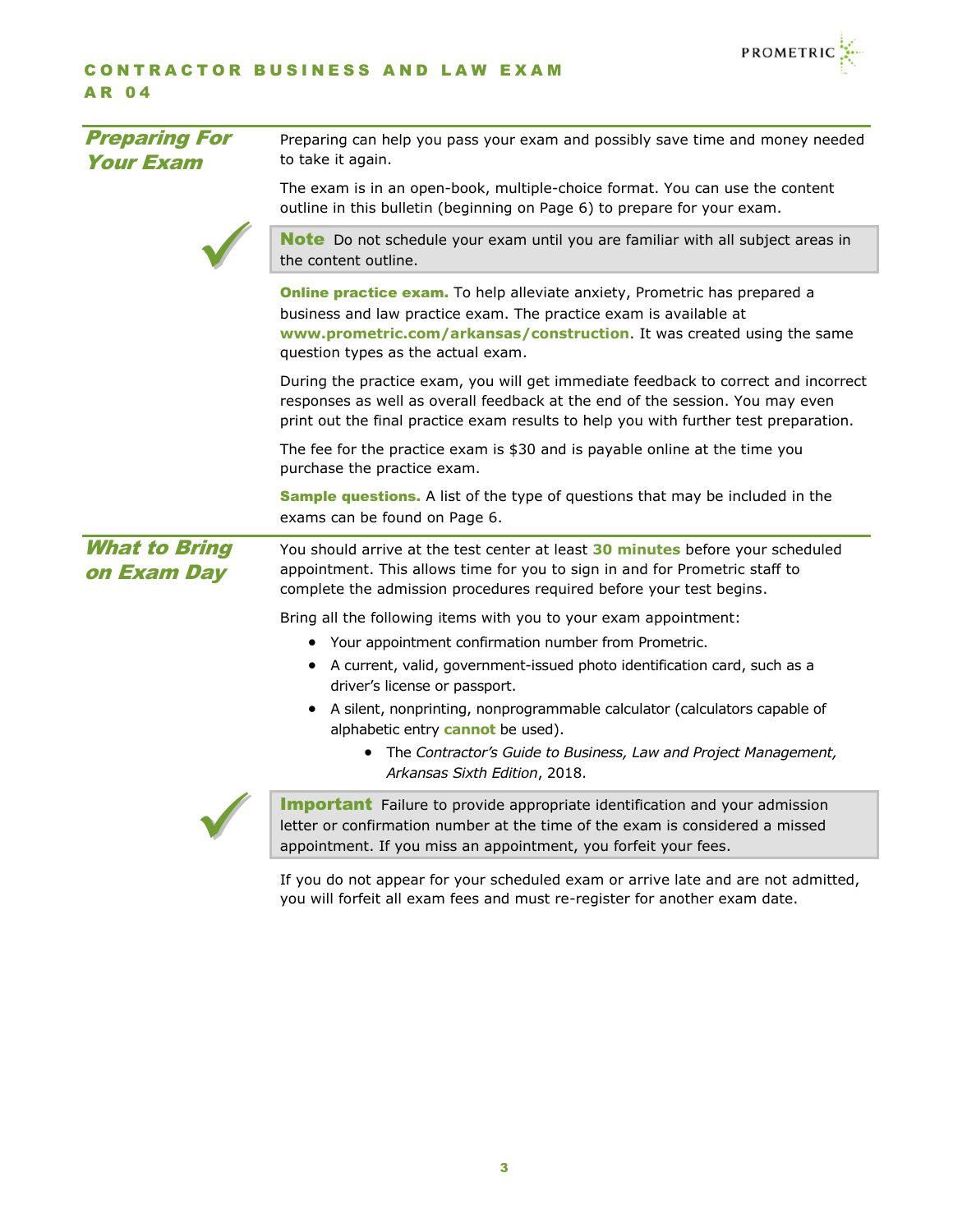

To ensure that all candidates are tested under equally favorable conditions, the following regulations and procedures will be observed at each test center. Failure to follow any of these security procedures may result in disqualification of your examination. Prometric reserves the right to audiotape and videotape any examination session.

# **References**

 $\bigvee$ 

 The *Contractor's Guide to Business, Law and Project Management, Arkansas Sixth Edition*, 2018

Important *Note: If you attempt to take the exam with a different version of the reference, you will be doing so at your own risk. Exam content reflects the version above.*

- No handwritten or additional notes (letters, words, diagrams, etc.) are allowed in the reference book. Highlighting and permanent tabbing added before your arrival at the test center is acceptable. Post-it<sup>®</sup> notes are not considered permanent tabbing and are not allowed.
- Reference materials will be checked at the test site before and after the examinations. Any reference material that has been written in during the exam will be confiscated.
- Sharing reference materials is not allowed.
	- No other references, papers or study materials are allowed at the test center. If you are found with these or any other aids, you will not be allowed to continue the exam and your answers will not be scored.
- You should bring a silent, handheld, solar or battery-operated, nonprogrammable calculator (without paper tape-printing capabilities or alphabetic keypads). Construction or electrician's calculators are **not** allowed. **Calculators**
- You **must not** bring any personal/unauthorized items into the testing room. Such items include but are not limited to: outerwear, hats, food, drinks, purses, briefcases, notebooks, pagers, watches, cellular telephones, recording devices, and photographic equipment. **Personal items**
	- If you leave the testing room while an exam is in progress, you must sign out/in on the roster and you will lose exam time. **Breaks**
		- You are not allowed to use any electronic devices or phones during breaks.

# **Visitors**

 Persons not scheduled to take a test **are not permitted** to wait in the test center. To protect the privacy of all testers, the test center administrator can neither confirm nor deny if any particular individual is present or scheduled at the test center.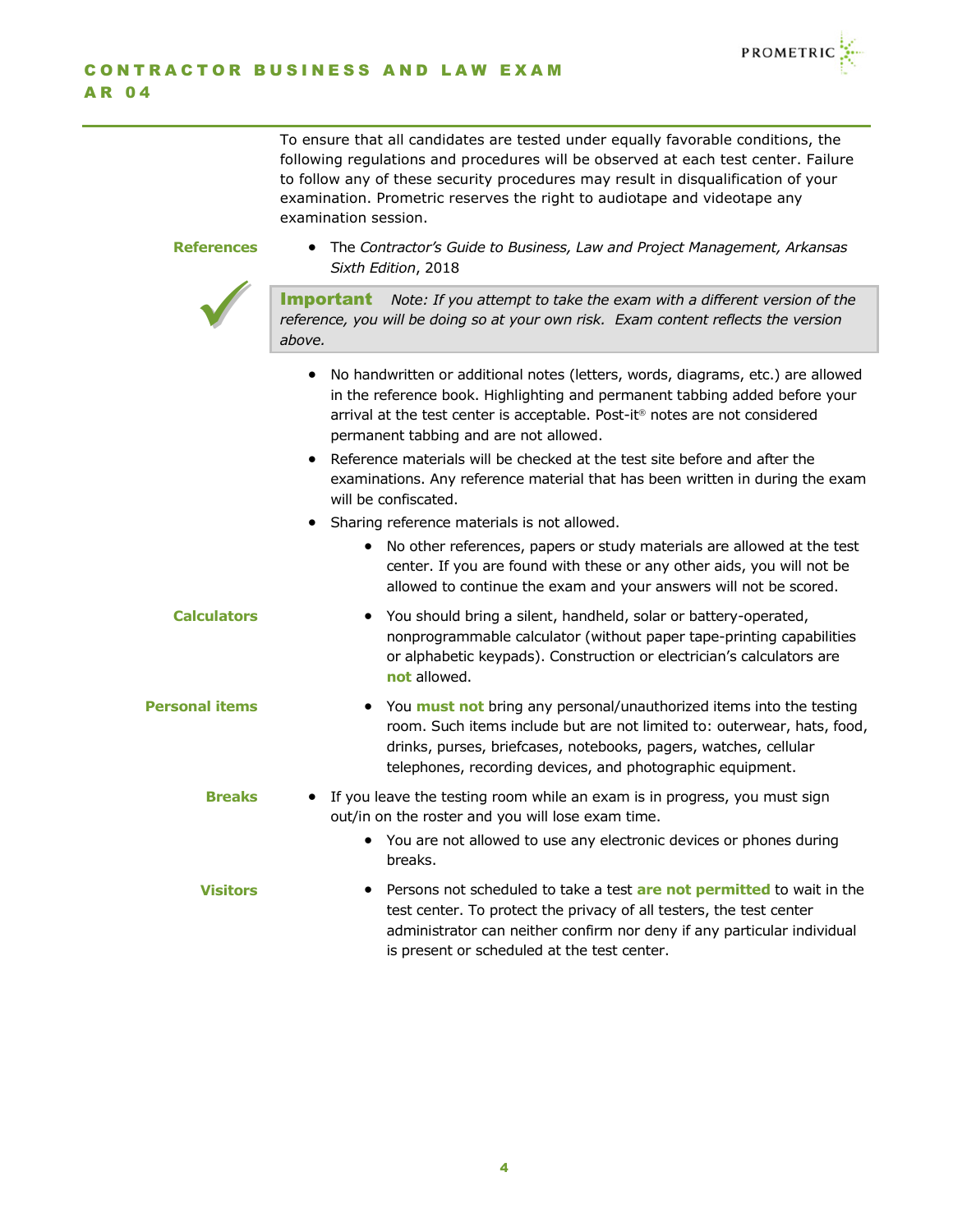

| <b>Misconduct or</b><br>disruptive behavior<br><b>Weapons</b> | Candidates who engage in any kind of misconduct or disruptive or<br>offensive behavior may be dismissed from the examination. Examples<br>are: giving or receiving help, taking part in an act of impersonation,<br>removing test materials or notes from the testing room, using rude or<br>offensive language and behavior that delays or interrupts testing.<br>Exhibiting abusive behavior towards the test center administrator, or<br>any other staff member of the test center, may result in criminal<br>prosecution<br>Weapons are not allowed at the test center. |
|---------------------------------------------------------------|-----------------------------------------------------------------------------------------------------------------------------------------------------------------------------------------------------------------------------------------------------------------------------------------------------------------------------------------------------------------------------------------------------------------------------------------------------------------------------------------------------------------------------------------------------------------------------|
|                                                               | <b>Important</b> Every time you enter the test room, you will be asked to turn your<br>pockets inside out to confirm that you have no prohibited items. The test center<br>administrator will collect any materials that violate the rules.                                                                                                                                                                                                                                                                                                                                 |
|                                                               | <b>Copyrighted questions.</b> All test questions are the property of Prometric and are<br>protected by copyright. Federal law provides severe civil and criminal penalties for<br>the unauthorized reproduction, distribution, or exhibition of copyrighted materials.                                                                                                                                                                                                                                                                                                      |
|                                                               | If questions arise. Test center administrators are not allowed to answer any<br>questions pertaining to the exam content. If you do not understand a question on<br>the examination, you should answer the question to the best of your ability.                                                                                                                                                                                                                                                                                                                            |
| <b>Your Exam</b><br><b>Results</b>                            | A score of 70 percent or above is required to pass the exam. Scores are based on<br>the number of questions answered correctly. You will not be given credit for any<br>question answered incorrectly, marked with more than one answer or left blank.<br>There is no penalty for guessing, so be sure to mark an answer for each question.                                                                                                                                                                                                                                 |
|                                                               | At the end of your exam, your score will be shown on the screen and you will<br>receive a printed score report. The report indicates your overall score and grade<br>and whether you passed or failed.                                                                                                                                                                                                                                                                                                                                                                      |
|                                                               | If you do not pass, you will need to re-register for the exam following the<br>registration procedures in this bulletin.                                                                                                                                                                                                                                                                                                                                                                                                                                                    |
|                                                               | <b>Duplicate score report</b><br>You may request a duplicate of your score report by calling Prometric. You will be<br>charged a \$30 processing fee per report.                                                                                                                                                                                                                                                                                                                                                                                                            |
| <b>Appeals Process</b>                                        | Our goal is to provide a quality exam and a pleasant testing experience for every<br>candidate. If you are dissatisfied with either and believe we can correct the<br>problem, we would like to hear from you. We provide an opportunity for general<br>comments at the end of your exam. Your comments will be reviewed by our<br>personnel, but you will not receive a direct response.                                                                                                                                                                                   |
|                                                               | If you are requesting a response about exam content, registration, scheduling or<br>test administration (testing site procedures, equipment, personnel, etc.), please<br>submit an appeal in writing. Your appeal letter must provide your name and Social<br>Security number, the exam title, the date you tested and the details of your<br>concern, including all relevant facts. Be sure to include your signature and return<br>address.                                                                                                                               |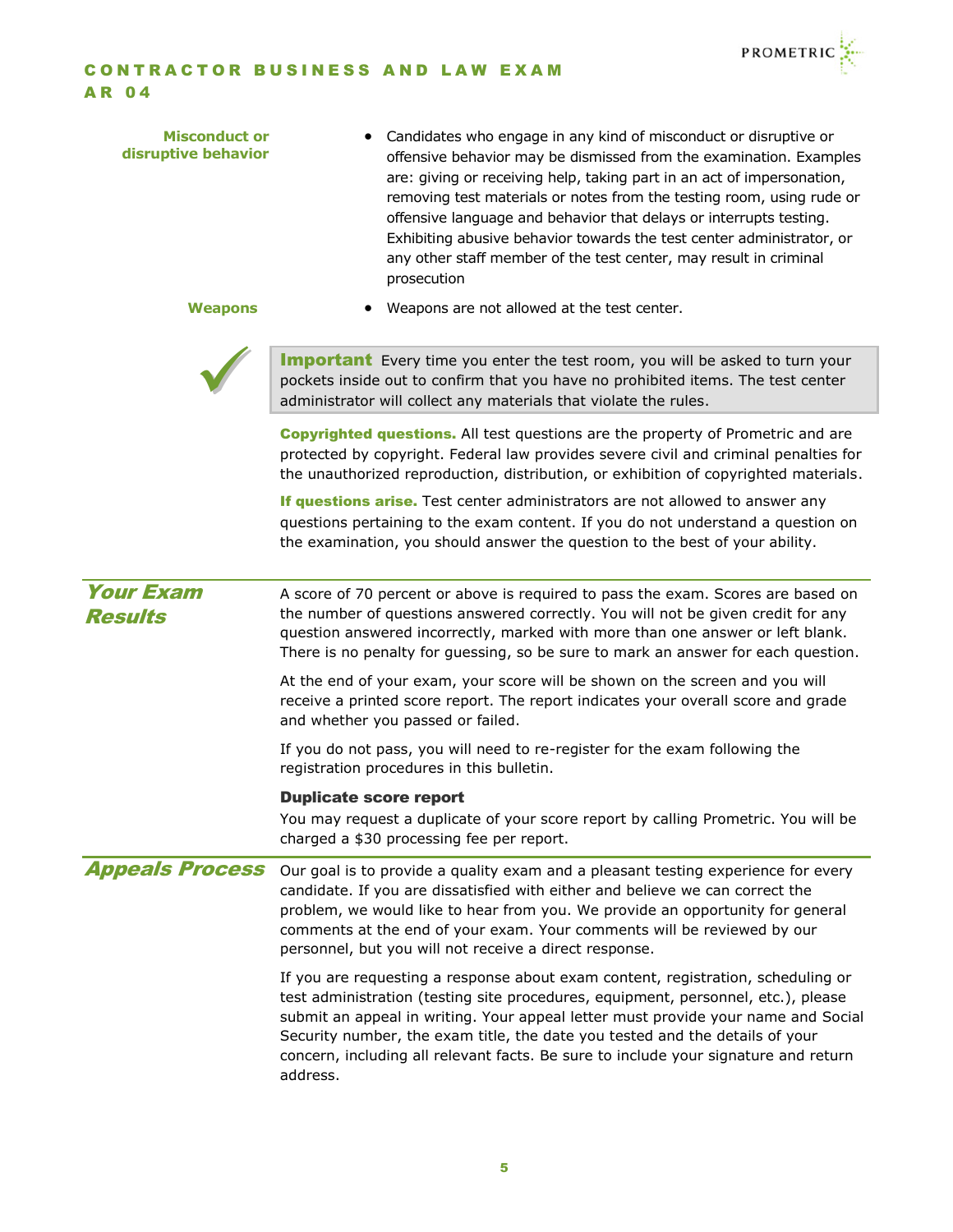

Please mail your appeal letter to:

<span id="page-5-0"></span>

|                                       | <b>Prometric</b>                                                                                                                                                                                                                                                                                                     |
|---------------------------------------|----------------------------------------------------------------------------------------------------------------------------------------------------------------------------------------------------------------------------------------------------------------------------------------------------------------------|
|                                       | <b>ATTN: Appeals Committee</b>                                                                                                                                                                                                                                                                                       |
|                                       | 7941 Corporate Drive                                                                                                                                                                                                                                                                                                 |
|                                       | Nottingham, MD 21236                                                                                                                                                                                                                                                                                                 |
|                                       | The Appeals Committee will review your concern and send you a written response<br>within 10 business days of receipt. Faxed appeals are not accepted because an<br>original signature is required.                                                                                                                   |
| <b>Exam Content</b><br><b>Outline</b> | Following is the content outline for the Arkansas Contractor Business and Law<br>exam. This outline is the basis of the exam. It lists all subjects covered in the<br>exam and the percentage of questions asked about each topic. There are 50<br>questions on the exam and you will have two hours to complete it. |
|                                       | The Contractor Business and Law examination is designed to ensure that<br>contractors have a basic understanding of business and financial management, as<br>well as familiarity with state and federal laws governing contractors.                                                                                  |
|                                       |                                                                                                                                                                                                                                                                                                                      |

# **Business and Law (100AR04) Open Book, 50 questions, 2 hours**

**Scope** – Tests a candidate's knowledge of payroll taxes, Workers' Compensation, Unemployment Compensation, Lien Laws, and other laws or subjects that will affect their daily operation as a contractor.

| <b>Subject Area</b>           | Percentage |
|-------------------------------|------------|
| <b>Business Organization</b>  | 2          |
| Licensing                     | 8          |
| <b>Estimating and Bidding</b> | 8          |
| <b>Contract Management</b>    | 16         |
| <b>Project Management</b>     | 12         |
| Insurance and Bonding         | 6          |
| OSHA Recordkeeping            | 6          |
| <b>Personnel Regulations</b>  | 16         |
| <b>Financial Management</b>   | 10         |
| <b>Tax Laws</b>               | 10         |
| Lien Laws                     | 6          |

### **Reference allowed during the exam**

**1** *Contractor's Guide to Business, Law and Project Management, Arkansas Sixth Edition*, 2018, National Association of State Contractor's Licensing Agencies (www.nascla.org), and Builders' Publishing Company (www.buildersbookdepot.com), 1001 East Jefferson Street, Suite 5, Phoenix, AZ 85034.

# **Sample Questions**

<span id="page-5-1"></span>The following samples may be useful to review for the type of questions that may be included in the exam.

- 1. All of the following are advantages of a corporation except
	- (A) double taxation.
	- (B) easier to obtain financing.
	- (C) limited liability.
	- (D) the corporation survives the incorporates.
- 2. A contractor's monthly invoice from a supplier is \$5,238.55. The contractor pays the invoice on the 8th of the month, and the terms are 3 percent by the 10th, net 30. How much will the contractor pay?
	- (A) \$5,081.39 (B) \$1,571.57
	- (C)\$3,666.99 (D)\$5,393.71
	-
- 3. What provision gives the owner the right to require the contractor to repair and correct defective work? (A) Conformity provision
	- (B) Warranty provision
	- (C)Aesthetics provision
	- (D)Indemnification provision
- 4. Sales for the year totaled \$935,000. Direct costs equaled \$623,000 and indirect costs equaled \$22,000. What is the gross profit on the income statement? (A) \$290,000 (B) \$312,000 (C) \$645,000
	- (D) \$913,000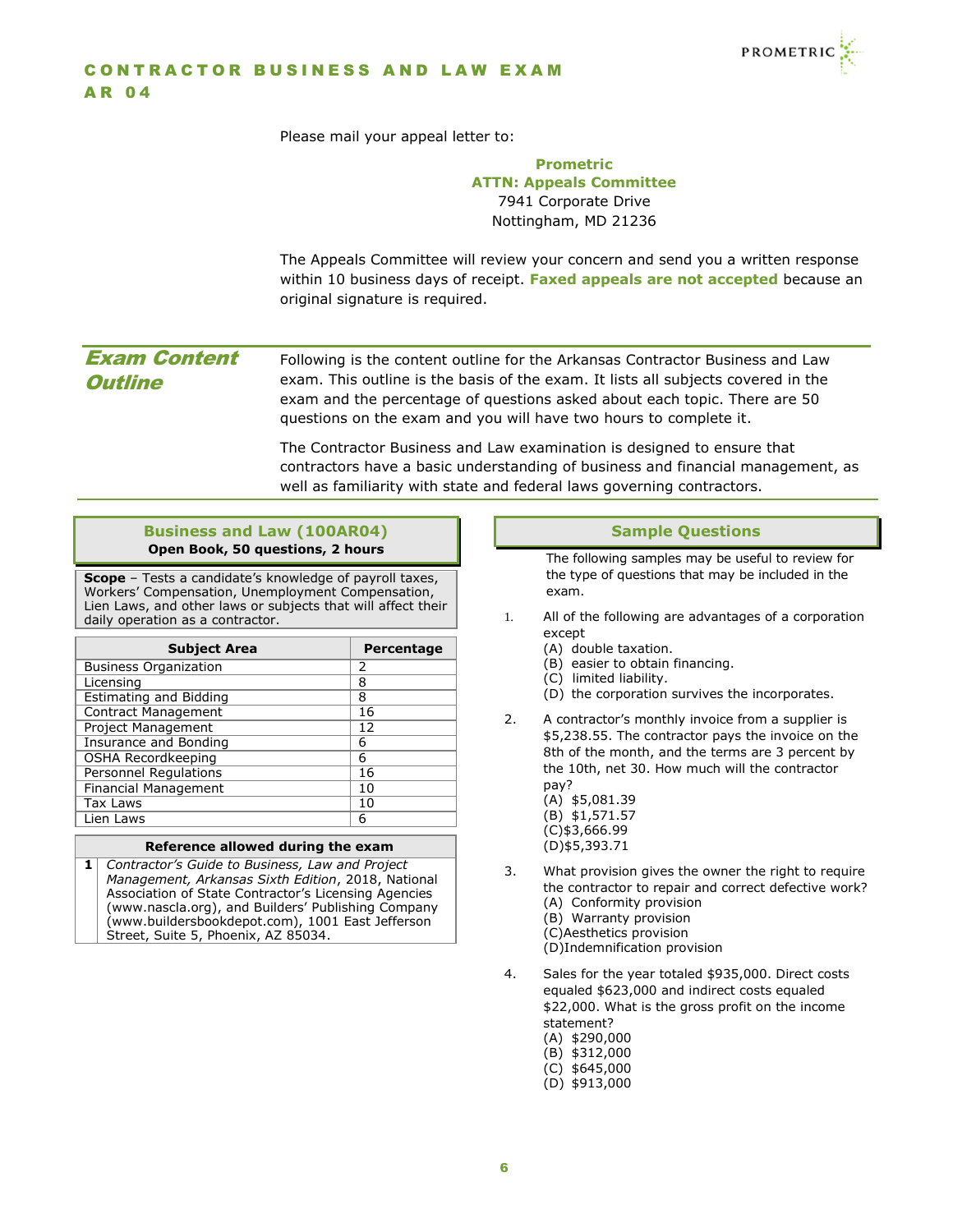<span id="page-6-0"></span>**Answers to sample questions**: 1-A; 2-A; 3-B; 4-A.